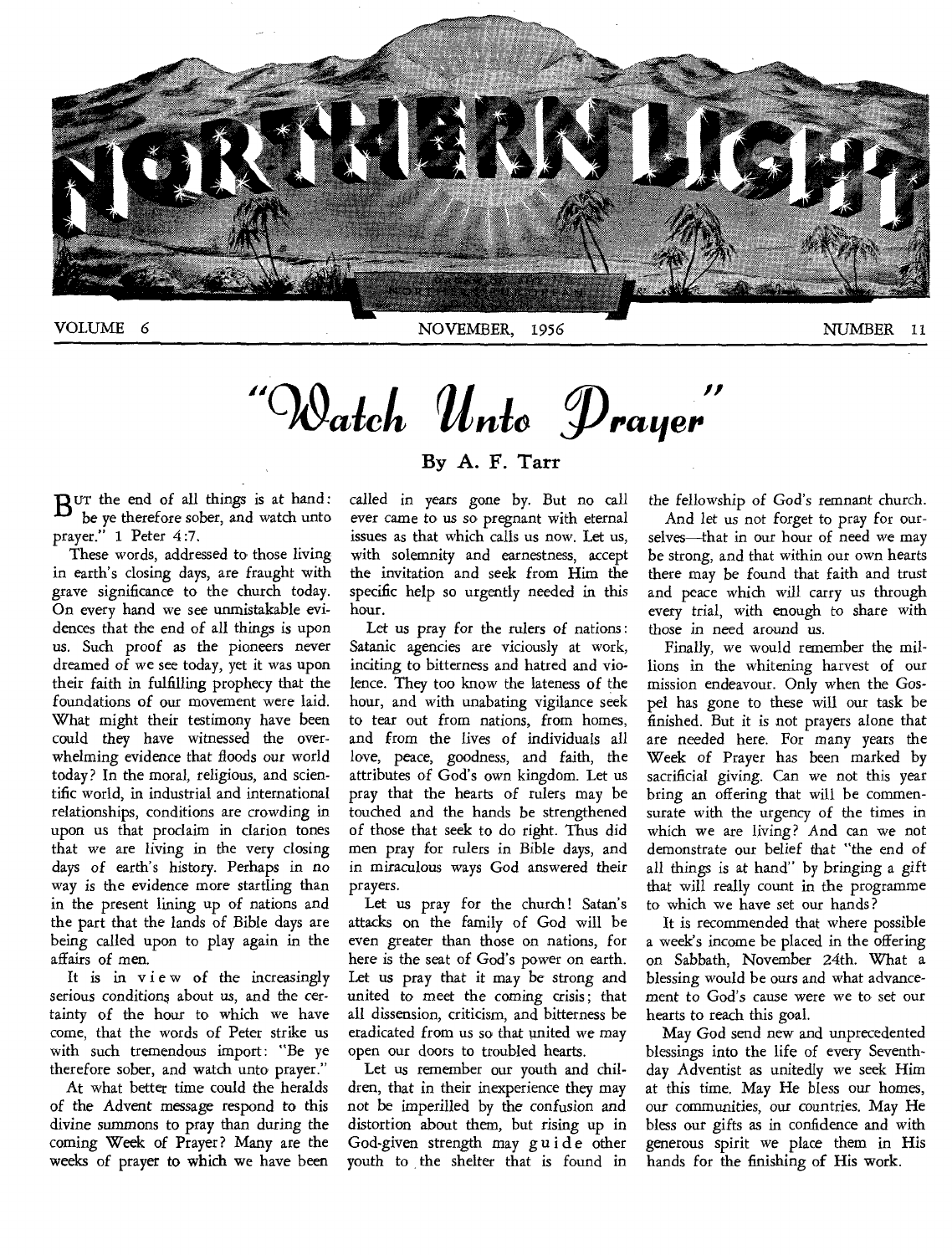### **Hasten to Finish Our Work !**

**By A. L. Ham,** *Vice-President, General Conference* 

How shall they hear without a<br>
preacher? And how shall they preacher? And how shall they preach, except they be sent?" Rom. 10:14, 15.

The person inspired to ask those questions answered them in his own life's labours and by *giving* his fortune to save lost souls.

The founding fathers of this movement answered by also giving their lives and their possessions to further the interests of the cause of God in saving souls for the kingdom. In this they were following in the footsteps of the Master who commanded His followers to "go and teach all nations." He had left all to come to this world to seek and save that which was lost. To Him that was of greatest importance. We are also to give the work of God first place in our hearts and plans. We are told:

"The cause of God is to hold the first place in our plans and affections. There is need of bearing a straight message concerning the indulgence of self while the cause of God is in need of means. Some are so cold and backslidden that they do not realize that they are setting their affections on earthly treasure, which is soon to be swept away for ever."— *Counsels on Stewardship,* page 202.

It is so easy in these days of comparative plenty and prosperity for us to become indifferent to the spiritual needs of millions of people for whom Christ gave His precious life. How can we, who have been so wonderfully blessed, be so indifferent to the plight of others ? This certainly is hard to understand or explain.

Our *giving* for missions is not keeping pace with the increased salaries and income of our people in many lands. It is not keeping pace with the increase of tithe which reflects somewhat the increased standard of living in most countries of the world. Why should we be less liberal with the church now than we were when we had less from which to give? We read:

"Some, when in poverty, are generous with their little; but as they acquire property, they become penurious. The reason they have so little faith is because they do not keep moving forward as they prosper, and give to the cause of God even at a *sacrifice."—Testimonies,* Vol. 4, page 77.

The needs of the cause of God are ever increasing as the work grows and is extended to the ends of the earth. We rejoice to see the progress and to know that the interests of the cause are established in countries having 98.5 per cent of the population of the earth, but do we forget that still in these countries there are millions of souls waiting to be saved through the power of the Gospel ? Do we forget that the twenty-two small countries and political divisions having a population of  $1.5$  per cent of the world's inhabitants are still behind doors closed to this message, except that by radio and Bible schools some are hearing it?

My dear brethren and sisters, while we gratefully rejoice in the wonderful progress of the message in all the world, let us be sympathetic to its urgent needs. Let us join this coming Week of Prayer in giving the largest Week of Sacrifice offering ever received.

It has been my privilege to visit our work in most of the Divisions of the world field. We have listened to earnest appeals for financial help and we have seen the urgent needs. We have been distressed by the fact that so often we could not provide for such needs. It ought not to be so now when we are nearing the end, when the Lord has promised "to do a quick work in the earth." Doors are still open, but some are showing signs of closing. Some new doors are opening, and we must be ready to enter these immediately they open with the message for this time. But it is getting generally harder to carry on our world missions. Obstacles are arising before us, and new problems are coming to our leaders in all parts of the world. This we do expect, but we must hasten to finish our work for God, or much will be lost.

Let us think again, and very seriously, of souls waiting to be saved by the Gospel—the millions dying without knowing Him and His salvation. Stand on the cross roads of the continents; tra-

vet through the countries, the cities, the towns, the villages; see the multitudes of human beings—souls for whom Christ died, still waiting for His message of love and salvation. With Paul and me you will cry, "How shall they hear without a preacher ? And how shall they preach except they be sent?"

We, the people of His church, must answer those questions! It is the church that sends. It is the church that supports.

The answer of the church in great measure, may be found in our response to the appeal for the annual Week of Sacrifice offering, Sabbath, November 24th. We sincerely hope that every churchmember in this Division field will join heartily with the believers in other lands in this week of prayer and dedication; also in this week of sacrifice for the speedy completion of the work we have been sent to do. May God bless each of you in so doing.

### **Two Brave Colporteurs**

*(Concluded from page 3.)* 

along with him to Greenland. May the Lord bless the seed sown until it is ripe."

These are some of the experiences these brave soldiers of the cross have had as they try to place our precious literature in homes where we could not reach the people in any other way. We are reminded of the word of the servant of the Lord: "Were it not for the effort of the canvasser, many would never hear the warning.'

#### \*\*\*\*\*\*\*\*\*\*\*\*\*\*\*\*\*\*\*\*\*\*\*\*\*\*

#### **Missionaries Sail**

Per the MV *Aureol* on October 18th the following missionaries left to resume their work in West Africa :

Pastor W. J. Newman, president of the Gold Coast Mission, together with his wife and son.

Mr. and Mrs. John Rigby and daughter. Mr. Rigby is secretary-treasurer of the Gold Coast Mission.

Miss Amanda S. Nuka, headmistress of the Girls' Boarding Department of the Nigerian Training College, Ihie, East Nigeria.

Mr. and Mrs. *S.* Gustaysson and son. Mr. Gustaysson is the secretary-treasurer of the West Nigerian Mission.

\*\*\*\*\*\*\*\*\*\*\*\*\*\*\*\*\*\*\*\*\*\*\*\*\*\*\*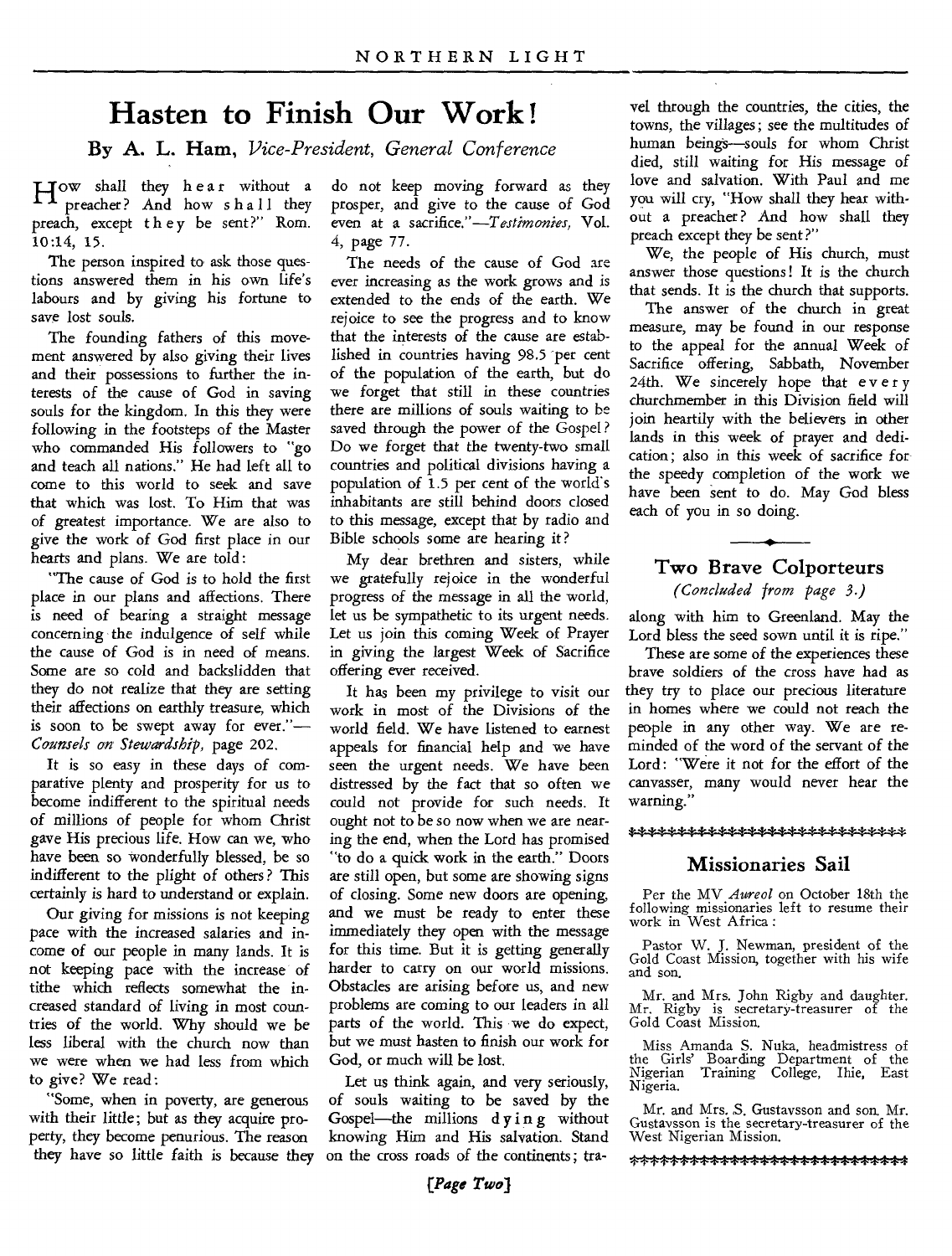

## **Two Brave Colporteurs in the Islands of the Norwegian Coast**

**By Paul Frivold,** *Publishing Secretary, West Nordic Union* 

FOR ten summers, Brother H. M. Han-<br>F sen of Harstad, North Norway, has sen of Harstad, North Norway, has been using a boat for the purpose of visiting isolated people living on the islands of the long coastline of North Norway. For five of the summers Brother Haakon Pettersen of Karlsöy, North Norway, accompanied him. Last year they had achieved a total of 223 travelling hours and 293 working hours—that is a total of 516 *hours* of activity, or fiftyseven hours per week for the nine weeks that they were able to go out by boat.

They called at 116 places, and visited 692 homes, which is an average of six homes visited in each of the places that they called, and about eight minutes per visit. In some places they had to walk twelve kilometres along narrow paths on the steep hills to reach the homes. Of the 116 places they called at, only sixty-one had one or two homes which they could visit, but ninety per cent of the visits made resulted in sales, and the average sale was about eight shillings. Seven hundred and thirty-two *pieces* of literature were sold, and quite a few books, tracts, and pamphlets were given away. In addition to this some students were enrolled in the Bible Correspondence School.

Also this summer they met souls who were longing for the light of truth. Brother Hansen relates: "A housewife, who was very busy washing, took time to have a good look at the different books I had described to her. After a while she said: 'I *must* have one of these books, because there are so many things in the Bible I do not understand, and there is no-one who can explain it to me.' I recommended to her the book, Free *from Fear,* written by Pastor E. Bjaanes. She bought it, and also enrolled in the Bible Correspondence Course. Before I left her, I gave her a little tract, *References to the Scriptures.* She was very

happy to receive this as she understood that here she could read the answers direct from the Bible. May the Gospel of Christ be to her God's power to salvation!"

Brother Hansen continued: "Almosen is a very lonely farm away off into the Vistenfjord. I made my way there, nearly crawling along the slippery mountainside and wading along the overgrown paths where the wet grass washed my trousers and made them wet right up to my knees. As I crept through the scrub, which gave me shower after shower every time I touched the branches, I was thinking: What purpose can this serve? Maybe nobody is living here anyway. As I reached the house I faced an abandoned, deserted home, which we frequently find in some of these remote places. I was just about to return when I had the impulse to go to the door and knock. This I did. The front door was unlocked and I went in and knocked at the next one. 'Come in!' called a clear voice from inside. My courage increased. I stood there face to face with a light-hearted, intelligent young man. He told me that he was an Eskimo from Greenland, and that he was looking after some sheep for the State Farm at Tjotta. He was hungry for something to read in this lonely place. He would not wait for my description of the books, but went through my bag. He only had sufficient money with him to pay for three copies of *Tidens Tale,* the Norwegian *Signs of the Times,* but he ordered two books, which I sent him by mail to Tjotta. Here I had the opportunity of sowing the seed of truth in the heart of an Eskimo and perhaps into more than one heart if he takes his book

*(Continued on page 2.)* 

*The little boat that carries our colporteur-evangelists up and down the long coastline of North Norway.* 



*[Page Three)*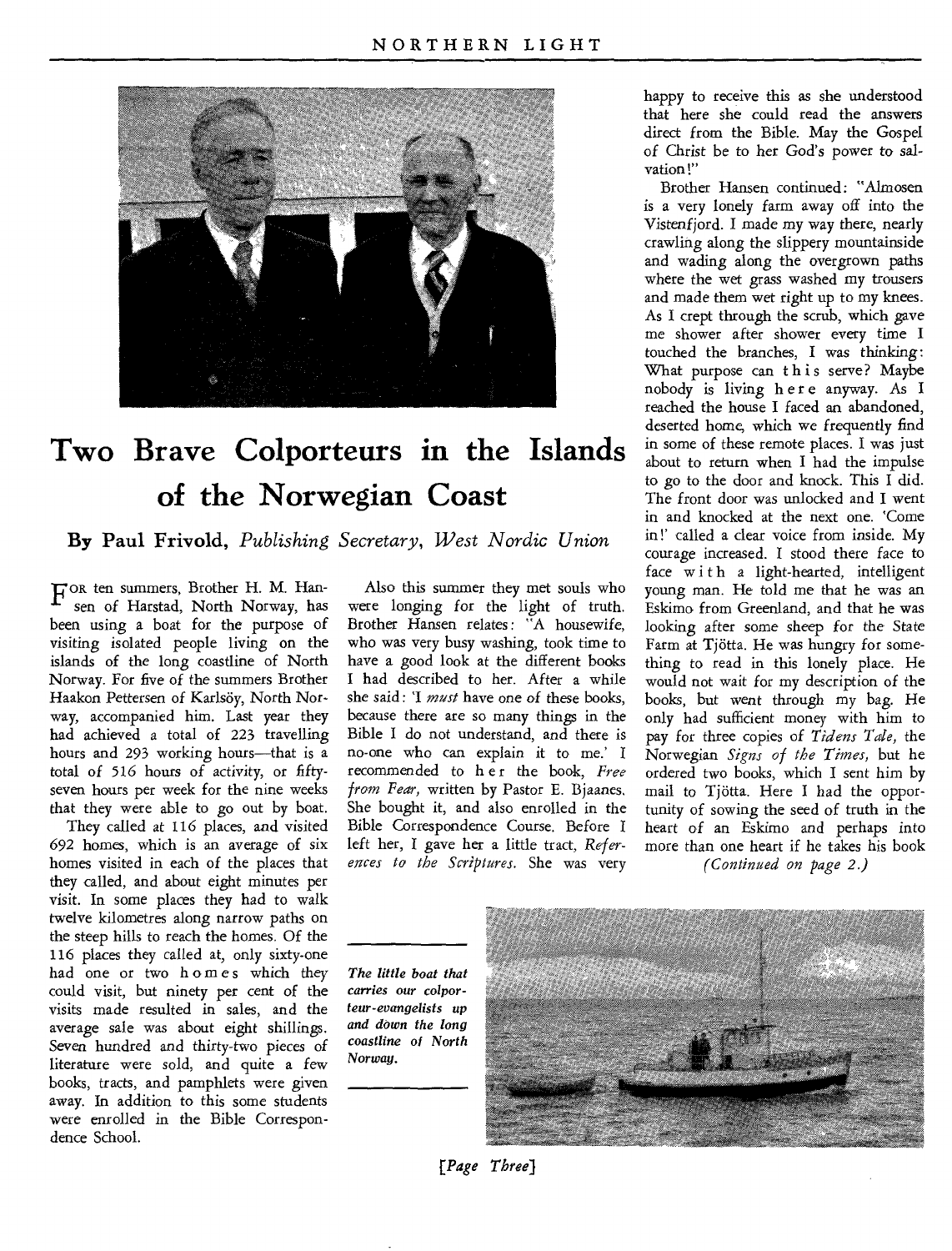### **Newbold Missionary College OPENING CEREMONY**

**By A. J. Woodfield,** *Department of English* 

"NINETEEN fifty-six is a banner year for Christian education in Northern Europe," announced Pastor J. A. Simonsen to a crowded chapel overflowing into the library reading room at Newbold on the evening of September 12th when the Senior College re-opened its doors for a new academic year.

"This is a great day," beamed Dr. Philip Schuil as he waited with the Board of Directors and academic staff for the opening service to begin. It was a great day and it is a banner year for Newbold College and dull indeed would he be of soul who could not remain unstirred as he mingled with the youthful, eager, and international group of students and wellwishers that night. "This is the third time **I** have been at College opening at Newbold," continued Pastor Simonsen, "and every time there have been more here than there were before."

But Newbold's present capacity for extension seems to have come to an end, for the new principal remarked that this year's will probably be the last opening in the present chapel. Next year we hope to gather in the splendid new building rising so swiftly and almost unbelievably *Pastor R. W. Olson, the new*  principal, *with Sister Olson and their two children.* 

from the welter of huts, bricks, lorries, and churning mud at Egremont.

Students from twenty-three different nations crowded the chapel as the plans for the new year were laid before the Lord for His benediction. All joined in the glad hymn of praise to "the King, all glorious above" and all, children of the great King, were committed "as a precious charge" to the keeping of the Eternal Father who has made of one blood all nations for to dwell on the face of the earth. Pastor E. B. Rudge, secretary of the Division, prayed that each one there would find the realization of every hope and aspiration in the work of the year. He prayed, too, for the homes, where parents made sacrifices for their children so that they could be trained for the Lord's service.

Pastor R. W. Olson, the new principal







and one of the liaison officers representing our sister institution, Washington Missionary College, introduced each one of the platform party who took part in the symposium of messages to the college. He spoke highly of Newbold and of the great contribution it has made to the cause of God. Ten of the compilers\_ of the Adventist *Commentary* had been connected with Newbold, either as teachers or students; many of the leaders of the work were from Newbold and many graduates of the College were working in various parts of the world. All whom Pastor Olson met were very loyal to the College and were eager to return—one had turned down a very desirable and lucrative position in the United States and was working for his Ph.D degree, hoping to return to be of service. This year there were 125 students in what Pastor Olson called a young ladies' paradise, for eightyfive of the enrolment were housed at Binfield Hall and Egremont!

Pastor J. A. McMillan, president of the South England Conference, was glad to have the College in his territory, and especially glad to see so many nationalities represented and learning that all can be one in Christ Jesus. Pastor Simonsen next reminded the students that their success all depended on them, but that religion was most important. Christian education teaches men how to subdue the devil. Pastor G. D. King, publishing secretary of the Division, was introduced as "the• most English Englishman" who had been in the United States, but. Pastor King asserted that though he still held a British passport he was now a Northern European, and was glad to see so many of his young friends from Northern

*(Page Pour]*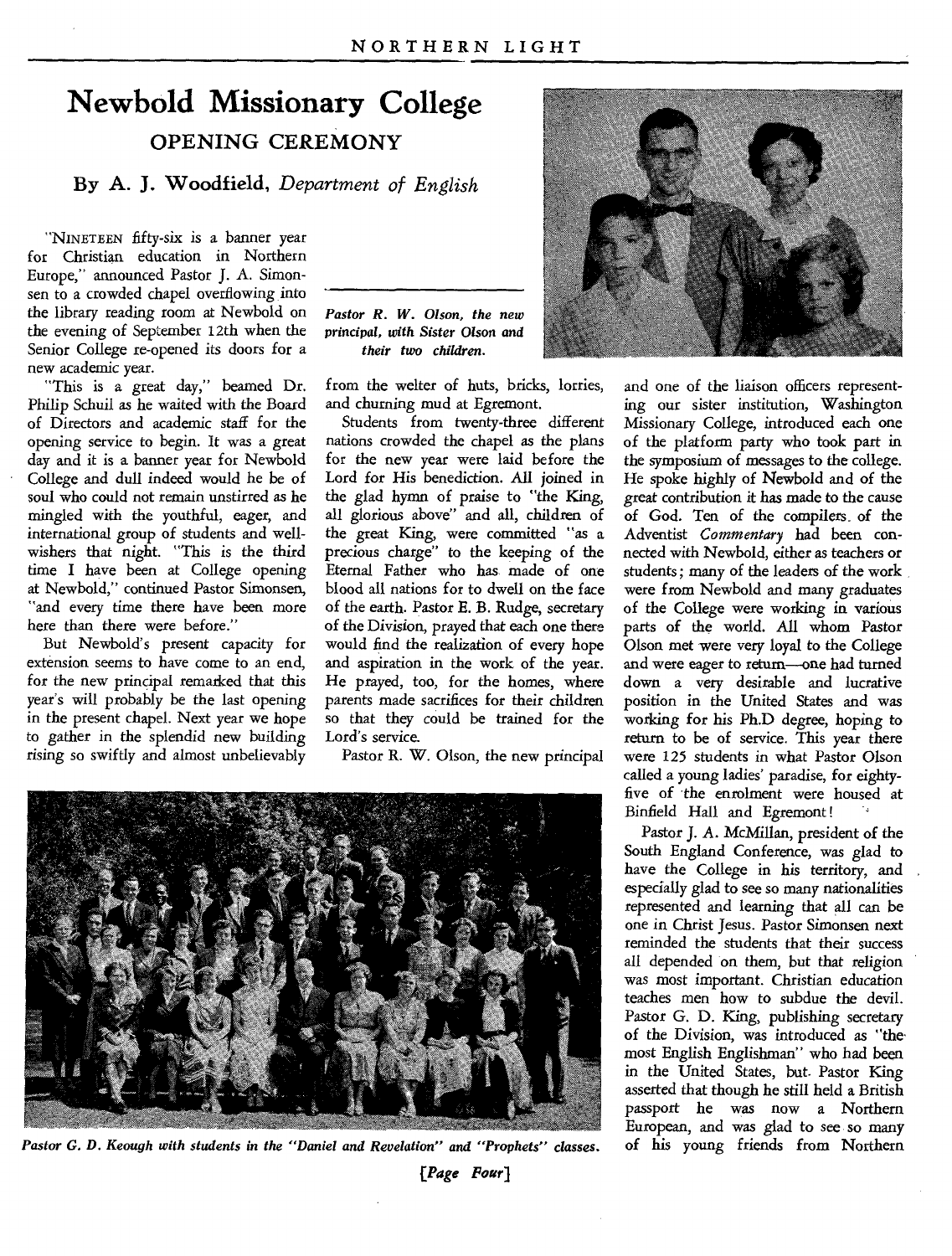Europe and Africa. They would find that the English people were warm-hearted and glad to have them at Newbold. He reminded the students that God has set before them an open door and that no man can shut it—they must keep the door of opportunity open.

And so the cheering messages went on. Pastor G. A. Lindsay reminded the students of the gravity of the times and that they had come to Newbold for "such a time as this." Pastor Rudge, who we learned with sorrow is soon to leave Europe to return with Mrs. Rudge to Australia, reflecting on the vagaries of our climate, felt that Newbold was entering "a bright period," which he was sure, would, unlike those predicted by the weather prophets, persist and really be lasting. Pastor W. W. Armstrong welcomed, on behalf of the British Union, of which he is president, all the new and overseas students to Newbold, home to so many around the world and home to them too. "Remember," *he* said, when the way is hard, "the words of the Lord, `My presence shall go with you.' What is needed is not brilliance ; many are like the brilliant meteor, they soon burn out. If you cannot be a highway, be a trail. . . . Be the best, whatever you are." -

The closing message was delivered by Pastor A. F. Tarr, president of the Division and chairman of the College Board. Pastor Tarr gave our new principal a hearty welcome. He had a good name and came from a family which had given outstanding leaders to the cause of God. To the students from overseas, Pastor Tarr said that it was good to come to another country and to look back on your own from a distance and through the eyes of others. It gives a new perspective. We have a great interest in new things, and when God gives new things they are good and particularly adapted to our need. The new heart and the new spirit that God will give us will enable us with joy to draw water out of the wells of salvation.

An hour and a quarter sped swiftly by as such cheering messages were being given. Soon all were singing the closing hymn about the firm foundation God has given our faith in His excellent Word, and bowing the head as Pastor Norskov Olsen invoked God's blessing on the



*Pastor V. N. Olsen and Dr. L. Payne with the "Practical Theology" classes.* 

College, praying that He would set a wall about it to keep out all that was unworthy and hurtful.

Once more, a new College year had begun, as always with the act of dedication. We at Newbold trust that you will join in the prayers that continually ascend for this growing centre of Christian witness. Pray for your sons and daughters, pray for the teaching staff and all who minister here, so that all may be faithful and materially hasten the great day when we shall be gathered around the feet of the King, all glorious above.

#### 

### **Evangelism in Calabar**

#### **By Edgar E. Hulbert,** *Evangelist, East Nigerian Mission*

 $A$  BAPTISM of nine people in the Cala-<br>bar River, on August 18th, was the bar River, on August 18th, was the first of many whom we hope to baptize between now and the early part of next year. These first-fruits from the old town of Calabar in the East Nigerian Mission, w h e r e Mary Slessor, famous pioneer woman missionary found her last resting place, are the result of the first evangelistic series conducted here in 1955.

The writer landed here at the end of March, 1955. Together with the two native evangelists, J. A. Enang (the only one who knew the language) and A. T. Dogo, a Cameroonian, we started a campaign of Home Visitation, following up with Neighbourhood Bible Classes, using mimeographed lessons based on the new series of tracts printed by the Advent Press. This gave us a good interest to start with.

While engaged in Home Visitation

one day, together with Brother Enang, we heard a young man call after us. He was an apostate Adventist from our college church, who had recognized Brother Enang. I followed up this contact and arranged for Bible studies in his master's house. He himself showed only slight interest at first, but his master was interested from the beginning, and attended the first series of lectures, though with no decision. He came, however, to the second *series,* as did our former young brother also.

The master now brought one of his fellow employees from one of the large commercial firms. The first young man brought one of his friends. The result is that all four of them are now keeping Sabbath. We obtained permission f o r Sabbath privileges from the commercial firm for the two clerks, and we also obtained Sabbath privileges, though at a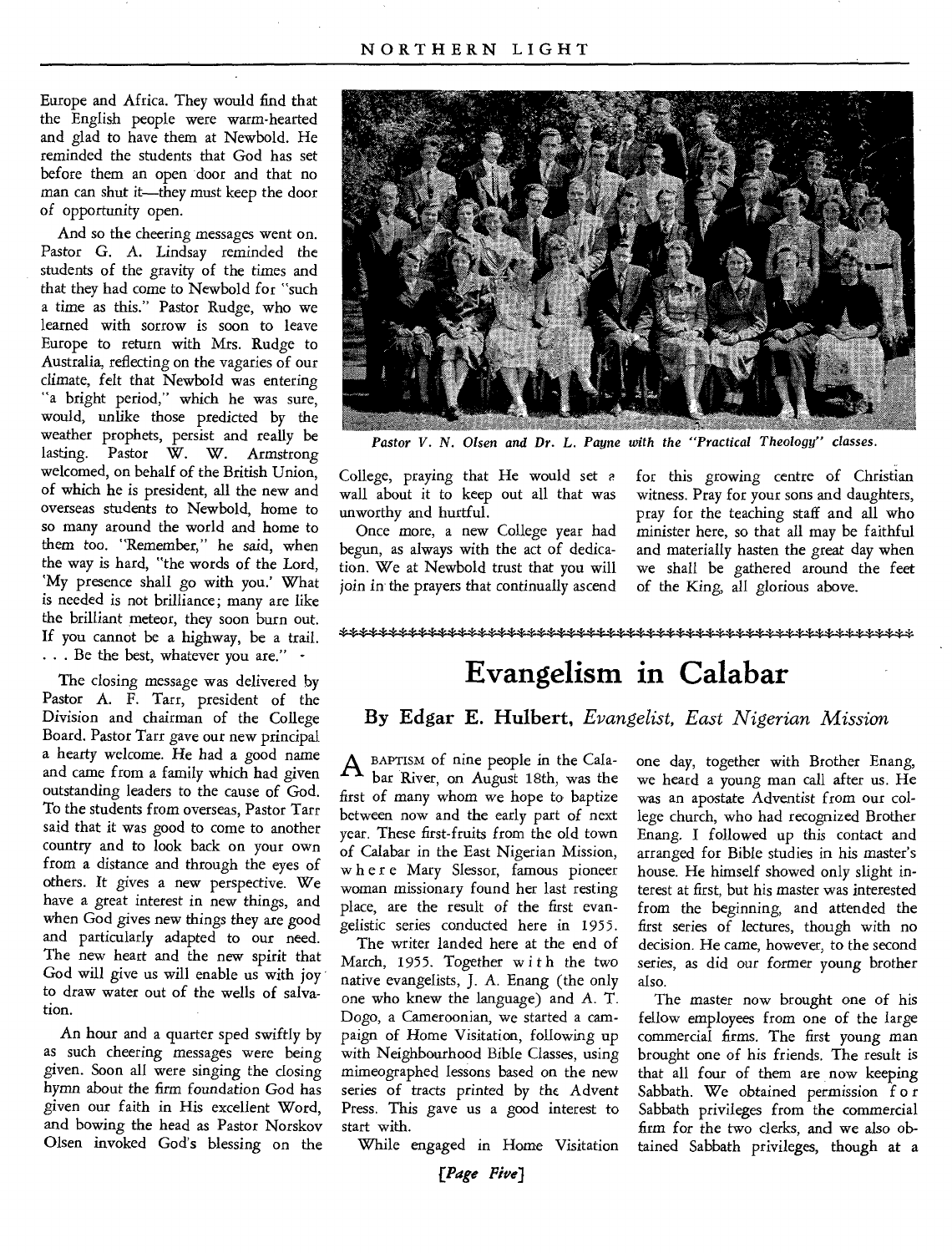

*Edgar E. Hulbert standing by the large marble cross that marks the grave of Mary Slessor.* 

financial loss, for the other young man, who is employed by one of the mission bodies as a junior office assistant!

Another man and his wife, both members of my Bible classes, are also keeping Sabbath, and he has been granted Sabbath privileges by the post office authorities, which is, I believe, unique in the history of British controlled post offices. We thank God for this victory. The couple need our prayers, however, as they are now stationed in a new place where we have no members.

These experiences are but a sample of the way in which God has been blessing us. Even the weather has been controlled by God in a most marked way. For twelve months now, it has not rained on a Sunday, Wednesday, or Saturday evening sufficiently to prevent people from attending lectures. People have remarked on it, and some, I am told, have been asking which of us is the rain doctor ! We are happy to be able to witness to the power of the greatest "Rain Doctor" of all, who not only withholds the rain from the skies, but pours the rain of His Holy Spirit into men's hearts.

Attendance at both series of lectures was good. The first, started in August, 1955, averaged an attendance of around

eighty each Sunday, with a Wednesday attendance of fifty, sometimes reaching as high as seventy, and a Sabbath evening attendance of about the same. The second series commenced in February, 1956, with a Voice of Prophecy Rally, and the showing of the film, "One in Twenty Thousand." The film — shown Saturday night—and the Sunday night lecture by Pastor Roger W. Coon, principal of the Voice of Prophecy Bible School, brought an attendance, in two sessions, of about 600 each night. This dropped to a total of about 280 in the two sessions the next Sunday, and settled down to an average of about 240 until we came to the more testing truths.

At the peak of our interest, we had 700 on our visiting list! Only three African evangelists and a limited literature budget forced us to discriminate rather drastically. What results we could have obtained with a larger evangelistic force it is difficult to assess.

We concluded in the main hall after the fifteenth week, and continued with an average attendance of around sixty or seventy each Sunday night, though the series is officially closed. Our Sabbath school membership is eighty adults and thirty children. We have about fifty people altogether in Hearers' and Baptismal Classes, in addition to these already baptized. Much work has to be done before these are all ready for baptism, but we hope to have baptized a good number of them by the end of the first quarter of 1957.

Among our plans for the future is a church building sufficiently representative for a town like Calabar. We have good hopes that we may receive a church building grant from the union mission, and are looking for suitable land and starting a building fund of our own.

Please pray for us that the Lord may help us to establish the work in a strong way in this town of 75,000 people, so that it may be a shining light from which the rays may spread out into the still darkened portions of the Province of Calabar.

#### 

## **Newbold Temperance Contests**

### **By K. H. Gammon**

THERE was an air of suppressed excite-<br>ment in the Newbold Missionary HERE was an air of suppressed excite-College Chapel as the six finalists filed onto the platform to compete in the first temperance oratorical contest to be held by the denomination in Britain. With the students were Pastor V. N. Olsen, faculty sponsor and Pastor K. H. Gammon, Conference secretary.

We were fortunate in securing the services of Mr. H. Cecil Heath, B.A., Barrister at Law, Secretary of the United Kingdom Temperance Alliance, his wife, Mrs. Cecil Heath, World Secretary and British President of the Women's Christian Temperance Union, and Dr. J. Ashford Hyde, director of the mission hospital at Kwahu.

Seated together among the students and faculty members of the audience, these judges, chosen for their specialist knowledge of the subject, were ready with pens poised to mark each speech point by point. The College Temperance Chapter was founded in this the senior college of the Northern European Division on January 24th and 25th, on the occasion of a special visit of the Division Temperance Secretary, Pastor E. W. Pedersen, and his accompanying associates, Pastor C. D. Watson, British Union, and Pastor K. H. Gammon, South England. At that time student officers were elected and the faculty sponsor appointed. Plans were formulated and the contest announced. Enthusiasm ran high and there was much friendly rivalry between students. A bulletin board was soon erected and within a very short space of time some of the students were out addressing a county rally of the National Union of British Women's Temperance Association.

To hold a contest before the end of the school year meant that a concentrated drive was necessary.

By April 7th the contestants were ready for the final adjudication and the group comprised two freshmen, two sophomores, and two senior students.

After a short opening prayer, a double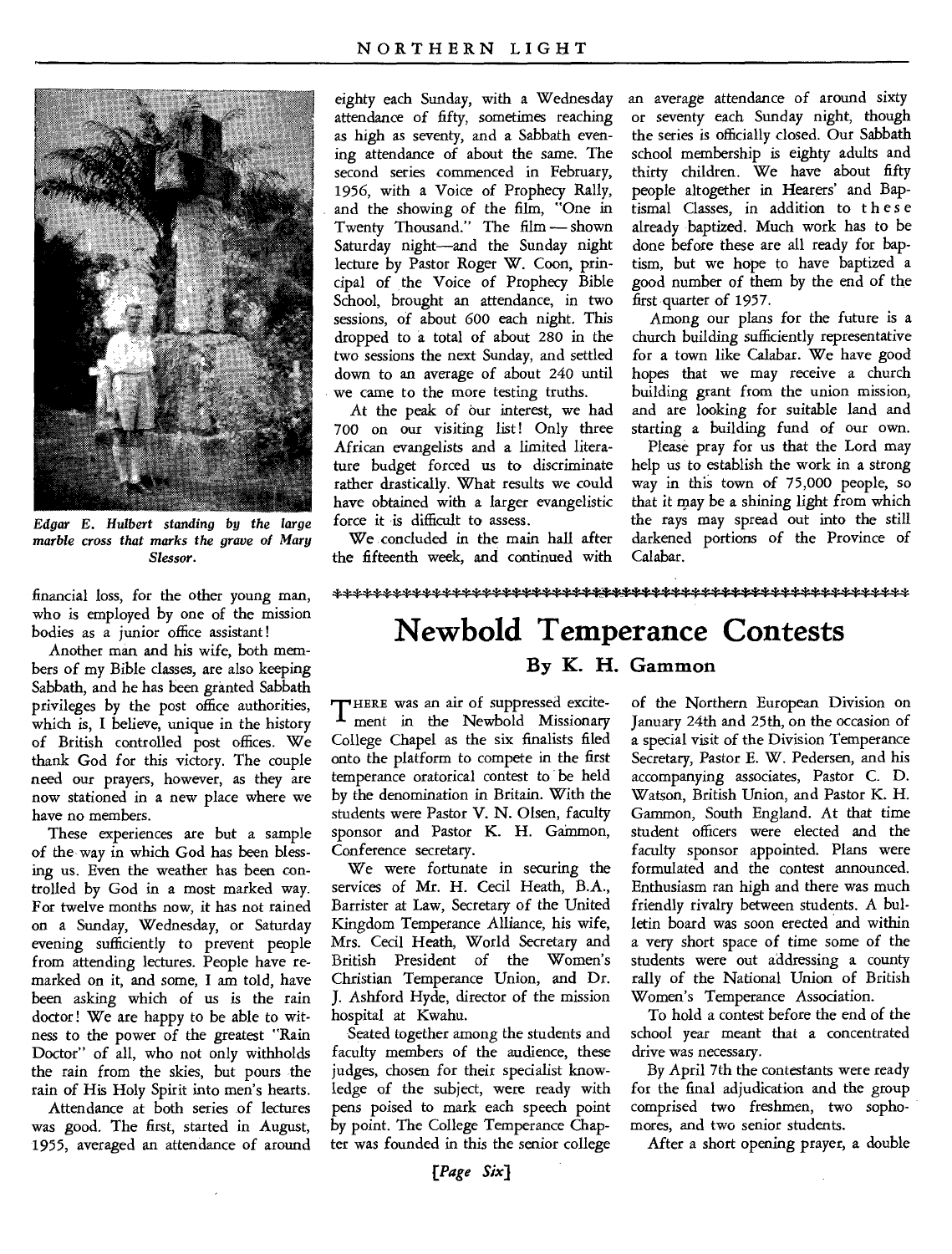male quartet *sang* a temperance *song*  composed by a student which carried home a message on the ripple of a smile.

As student followed student, each keeping very well to the stipulated ten minutes, it became increasingly evident that the judges were not going to have an easy task.

At the close of the last speech the student body and faculty retired to a programme of films in the Bartlett Hall while the judges compared notes and scores. Having come to a unanimous decision on the oratorical contest, the judges sorted through the jingles that had been submitted and selected the one that in their view epitomized the best temperance teaching in a short rhyme.

When the films had ended and everyone had been served with refreshments, all assembled again to hear the results. The platform party consisted of Mr. and Mrs. Heath, the faculty sponsor, Conference secretary, and Pastor C. D. Watson, Temperance Secretary of the British Union Conference. After Pastor Watson had spoken the introductory remarks, Mr. Heath declared that the standard of the speeches was extremely high and that all the finalists were very close in marks. Mrs. Heath told the students that they



*Avril Jacques Reg Burgess* 

had reason to be proud of the speeches and the manner of delivery and then she enumerated the reasons why the winners had been chosen.

As Mr. Heath called the names of the



winners they came forward to receive the prizes from Mrs. Heath amid a *great* ovation.

Freshman student Avril Jacques of Newport,<br>South Wales South took first place and prize  $(f5)$ . Sophomore Reg Burgess of Watford was second, receiving £3, and very close behind him was Senior student, Betty Campion of Torquay, Devon, with a prize of £2.

The winner of the jingle contest was Anthony Proudley of Bournemouth, and a special award was made to Colin Anthony of Derby for the temperance song. It is good to know that Newbold Missionary College is not one whit behind in fostering the increasingly important cause of temperance and it certainly gives good promise of strong leadership in the field when these enthusiastic students take their place in God's worker force.



### **MVs North of the Arctic Circle**

**R** ECENTLY I had the great pleasure of be-<br>**R** ing present at the dedication of North ing present at the dedication of North Norway's first permanent MV Camp. Situated 200 miles north of the Arctic Circle lies the beautiful "Sommerfryd" (Summer Joy) Camp. The North Norway Conference has been fortunate in obtaining, at very low cost, approximately twenty acres of forest country, situated on the edge of a beautiful lake. The property, which extends in the form of a peninsula, has innumerable opportunities for developing into one of the most interesting and beautiful camps that one could wish for anywhere. Fifteen neatlooking cabins have been built in various parts of the peninsula. In addition, a larger building containing kitchen, store, office, and housing accommodation has been completed.

Pastor R. Guleng, the MV secretary for North Norway, had on this occasion invited prominent people from the county in which the camp is situated. It was, Betty Campion took first place therefore, in the presence of these as Solusi Mission.

*[Page Seven]* 

well as local people and some 180 of our own members, that this camp was dedicated.

We wish the youth north of the Arctic Circle a happy future. M. E. LIND.

#### News Flash

*(Concluded from back page.)* 

complained that our schools are not good enough and not recognized. My reply is, Remember the bamboo ! If you bend the young bamboo when it is tender, it can never be straightened. Only a miracle can straighten a bent, mature bamboo." He has a sound philosophy.

Miss Lucile Haskin, who has been teaching history and has also had the work of the registrar for the Thunderbird Academy, near Phoenix, Arizona, U.S.A., is spending a few weeks in London preparatory to sailing for South Africa, where she will join the faculty of the<br>Solusi Mission.